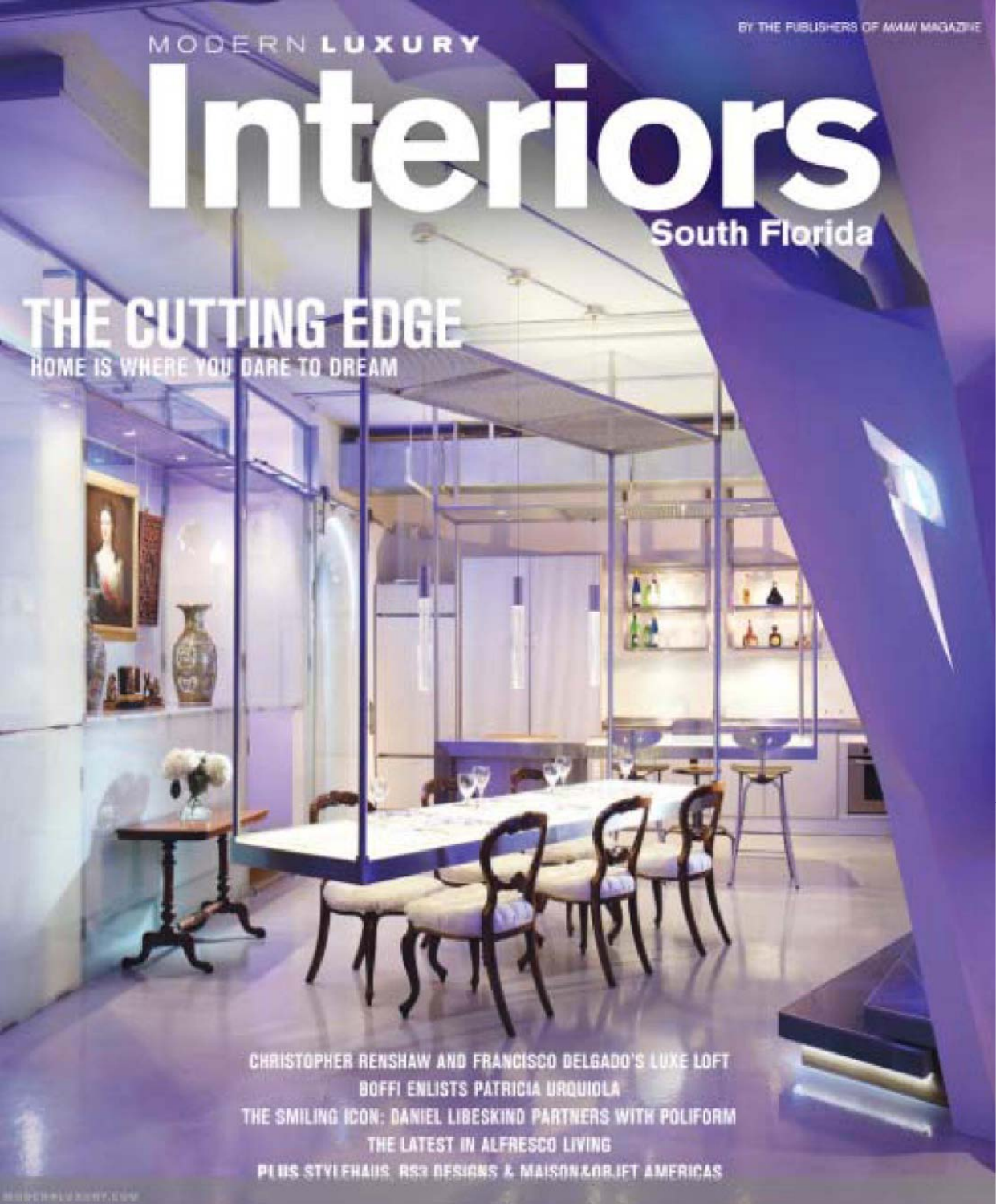

MIAMI

## BOTH SIDES NOW

A Coconut Grove fashion designer and hotelier finds inspiration in Miami and Cartagena.

## By Shayne Benowitz

When fashion designer Silvia Tcherassi decided to restore a 250-year-old colonial mansion in Cartagena in order to create her eponymous boutique hotel in 2009, the move was less about charting new territory and more about returning to her roots. The Colombian native studied interior design in Barranquilla before launching her multinational fashion empire in Miami in 1999.

"I learned to find the balance between color, textures and proportions, and applied this approach to fashion and interiors," explains Tcherassi. Her self-described aesthetic is casual luxury, which she exudes, with neatly cropped blond hair and a serene smile. Whether dressed in a signature crisp white HOME BASE Designer Silvia Tcherassi's Miami apartment is neutral and modern.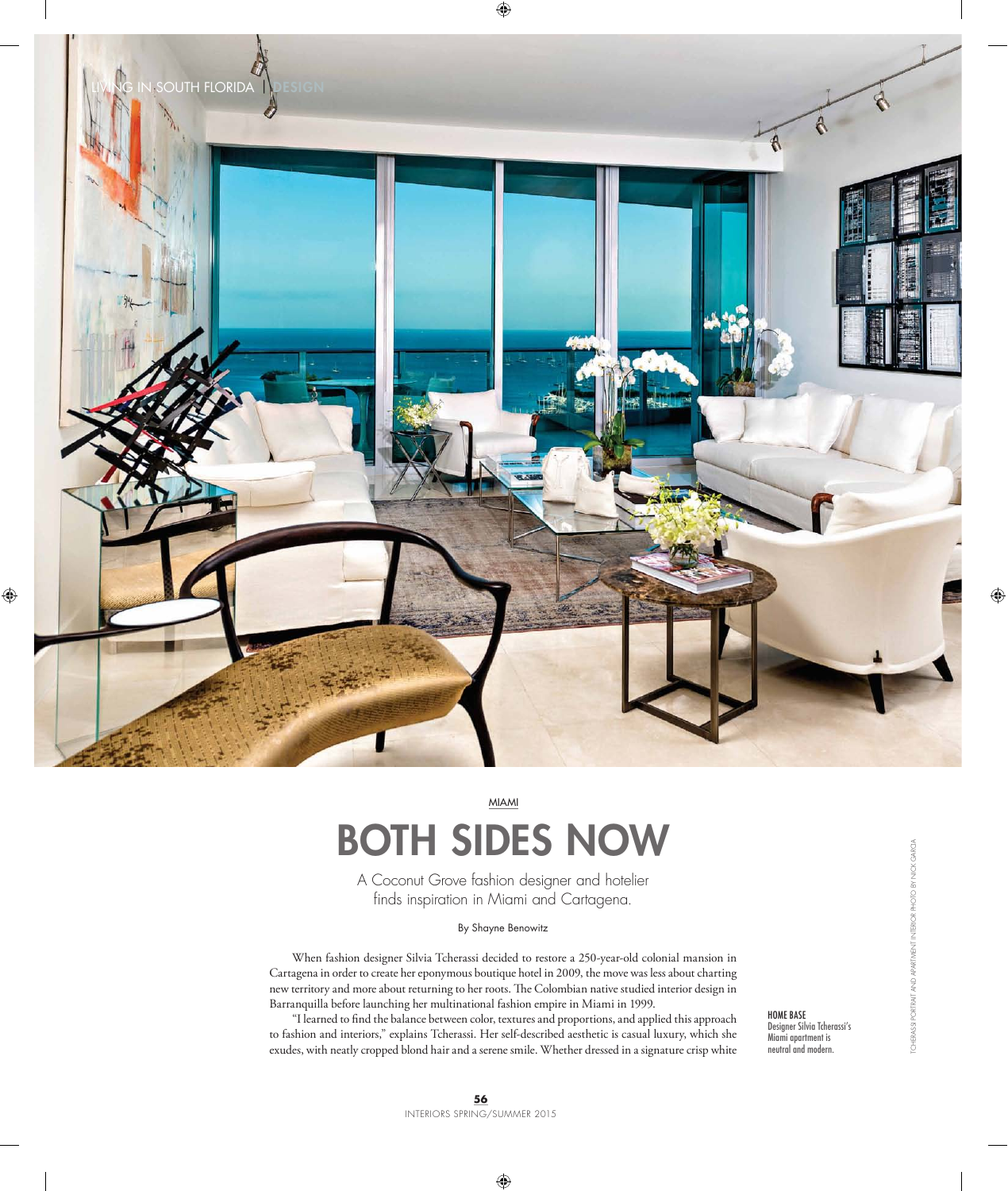blouse or a column tunic splashed in tropical colors, she appears equal parts elegant and effortless. "For me, spaces are dresses that need to be embellished in order to be enjoyable," she says. "Art, furniture and accents are the accessories."

In fashion, she's found inspiration in everything from the trees of Coral Gables to minimalist American artist Anne Truitt, but in her interiors, it's the project's location that she uses as her guiding light. Take, for instance, the task of restoring the fourstory colonial mansion in Cartagena, which sits on a UNESCO World Heritage Site, compared to designing her own home, a sparkling new 3,000-square-foot condominium in Coconut Grove. "Design needs to have a context to breathe," explains Tcherassi, who enlisted architectural firm estudioMORFO for both projects. "Each property has the same signature style because they have my creative input behind them, but the context of each city and the use—one is private, another public—makes them different."

The Tcherassi Hotel + Spa, with seven unique guest rooms (some with cathedral ceilings as high as 30 feet), each named for a different fabric favored by the designer Organdie, Voilée, Peau de soie—feels like a wealthy friend's sunny, seaside South American villa that's been in the family for generations. The property boasts an original stone facade, a 20-foot-tall antique wooden door and a gilded baroque gate that leads to an interior courtyard where there's a small pool (one of four on the property) landscaped in a checkerboard of green grass and concrete. White canvas umbrellas and lounge chairs dot the lawn. And a vertical garden wall with 3,000 local plants serves as the focal point.

To breathe new life into original walls and wood, Tcherassi applied gold dust and white paint with a Champagne patina. Inside the guest rooms, lampshades are made of frothy couture





DESIGNING WOMAN From top: The fashion designer and hotelier Silvia Tcherassi strikes a stylish pose at home in Miami; the Tcherassi Hotel + Spa in Cartagena is a well outfitted oasis.